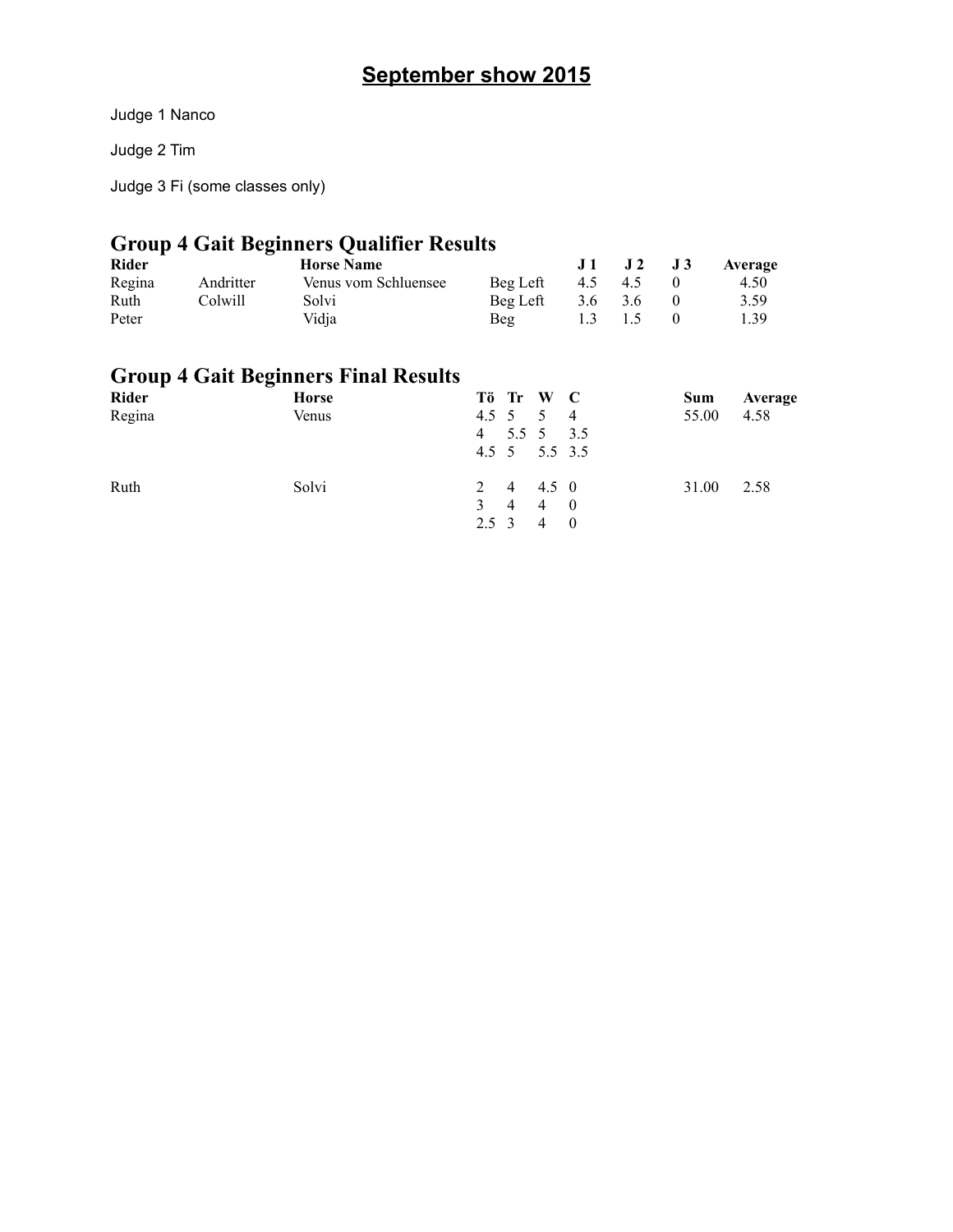# **Group 4 Gait Intermediate Qualifier Results**

| Rider    |          | <b>Horse Name</b>          |           | J 1 | J 2 | J <sub>3</sub> | Average |
|----------|----------|----------------------------|-----------|-----|-----|----------------|---------|
| Jemimah  | Adams    | Sokkull frá EfriöRaudalaek | Int Left  | 5.3 | 5   | 0              | 5.15    |
| Jemimah  | Adams    | Fjolnir                    | Int Right | 5.4 | 4.2 | $\Omega$       | 4.79    |
| Torben   | Rees     | Tyr from Solva             | Int Right | 5.1 | 4.5 | $\theta$       | 4.79    |
| Helena   | Levett   | Bruni of Mill Lane         | Int Right |     | 4.5 | $\Omega$       | 4.75    |
| Maike    | Ahlgrimm | Oskar from Salisbury       | Int Right | 4.5 | 4.8 | $\theta$       | 4.65    |
| Natalie  | Dingle   | Vinur from Bridford        | Int Left  | 4.8 | 4.2 | $\Omega$       | 4.50    |
| Cornelia | Miller   | Thra from Salisbury        | Int Right | 4.9 | 4   | 0              | 4.45    |
| Kate     | Goldney  | Funi                       | Int Right | 3.4 | 4.5 | 0              | 3.90    |

### **Group 4 Gait Intermediate Final Results**

| Rider    | <b>Horse</b> |                |   | Tö Tr W C              |                  | <b>Sum</b> | Average |
|----------|--------------|----------------|---|------------------------|------------------|------------|---------|
| Jenimah  | Sokkull      | 5.5            |   | 5.5 5.5 5.5            |                  | 64.00      | 5.33    |
|          |              | 5              |   | 5.5 4.5 5.5            |                  |            |         |
|          |              | 5              |   | 5.5 5.5 5.5            |                  |            |         |
| Maike    | Oskar        |                |   | 5.5 4.5 5.5 5          |                  | 62.50      | 5.21    |
|          |              | 5 <sup>1</sup> |   | 4.5 $6 \quad 5$        |                  |            |         |
|          |              | 5              |   | $5\quad 6\quad 5.5$    |                  |            |         |
| Natalie  | Vinur        | 5              |   | $5 \t 5.5 \t 5$        |                  | 60.50      | 5.04    |
|          |              | $\overline{4}$ |   | $5\quad 5.5\quad 5.5$  |                  |            |         |
|          |              | $\overline{4}$ | 5 |                        | 5.5 5.5          |            |         |
| Torben   | Tyr          | 5 <sup>5</sup> |   | $5 \t 4.5 \t 5$        |                  | 57.00      | 4.75    |
|          |              |                |   | 4.5 4.5 4.5 5          |                  |            |         |
|          |              | $\overline{4}$ |   | 4.5 $5.5$ 5            |                  |            |         |
| Cornelia | Thra         |                |   | $5 \t 4.5 \t 5 \t 4.5$ |                  | 55.50      | 4.63    |
|          |              |                |   | 4.5 4.5 4.5 4          |                  |            |         |
|          |              |                |   | 4.5 4.5 5.5 4.5        |                  |            |         |
| Helena   | Bruni        |                |   | $4.5$ $4.5$ $5$ 0      |                  | 44.00      | 3.67    |
|          |              |                |   | 4.5 5 5.5 0            |                  |            |         |
|          |              | $\overline{4}$ | 5 | 6                      | $\boldsymbol{0}$ |            |         |
|          |              |                |   |                        |                  |            |         |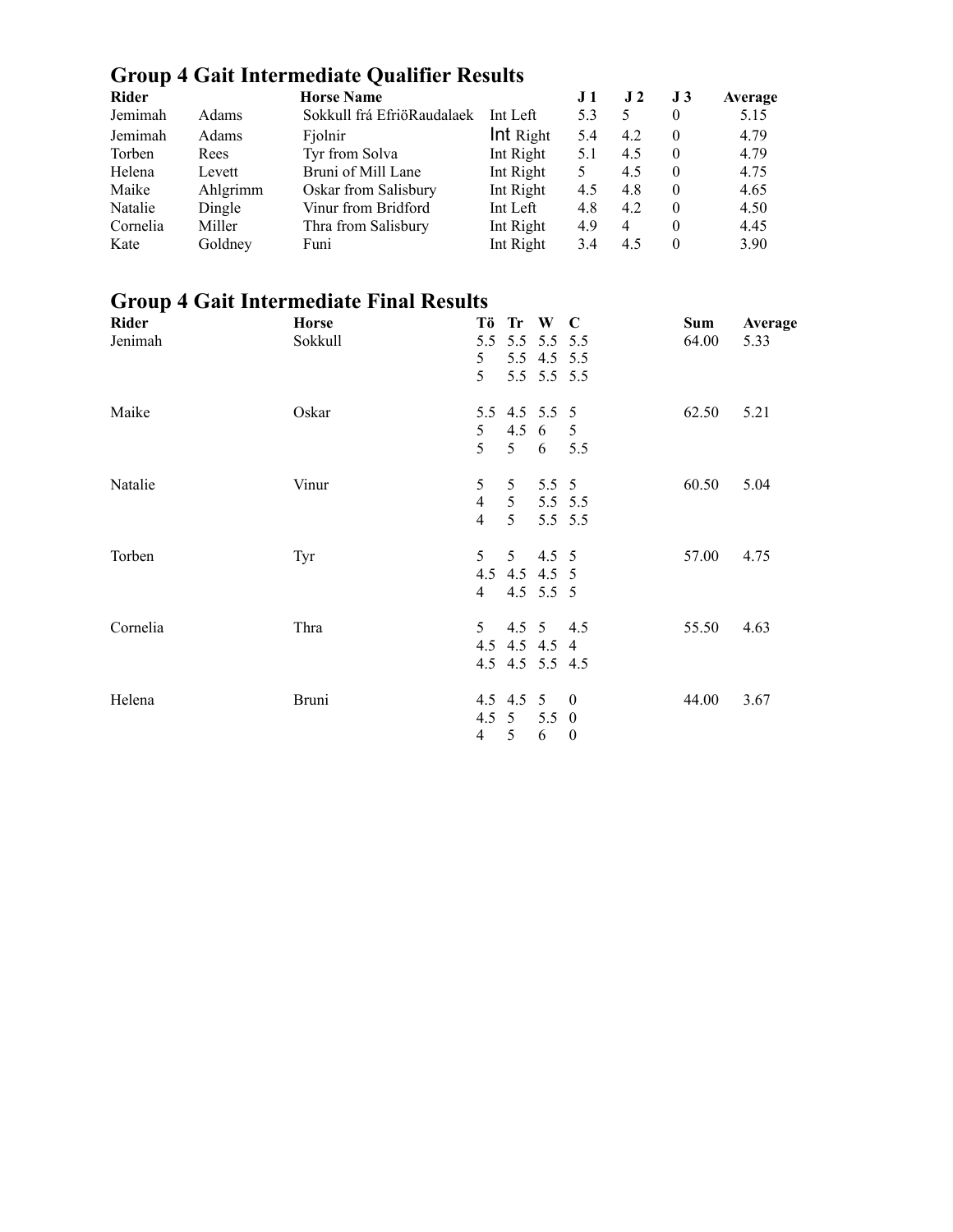#### **Five Gait 5.1 Qualifier Results**

| Rider  |          | <b>Horse Name</b>      |    | $J1$ $J2$ $J3$ |            | Average |
|--------|----------|------------------------|----|----------------|------------|---------|
| Andrew | Nickalls | Hafeti                 | 56 | 54             | $\sqrt{1}$ | 5.50    |
| Smari  | Slater   | Venja Fra Grund        | 44 | $\overline{4}$ |            | 4.20    |
| Fi     | Pugh     | Maron fra Jakobsgården |    | 3.6 3.1        | $\theta$   | 3.35    |

#### **5.1 A Final Results**

| <b>Rider</b><br>Smari | <b>Horse</b><br>Venja |     | Tö Tr Wa Ca Pa<br>$6 \quad 5 \quad 5.5 \quad 5 \quad 5.5$<br>5 4 5 5 5 |  | Sum<br>72.50 | Average<br>5.18 |
|-----------------------|-----------------------|-----|------------------------------------------------------------------------|--|--------------|-----------------|
| Andrew                | Hafeti                |     | $6\quad 5.5\quad 5.5\quad 5.5\quad 0$<br>5.5 6 5 5 0                   |  | 55.50        | 3.96            |
| Fi                    | Maron                 | 4 5 | 5 5 5 5 5 6<br>6 5 0                                                   |  | 49.50        | 3.54            |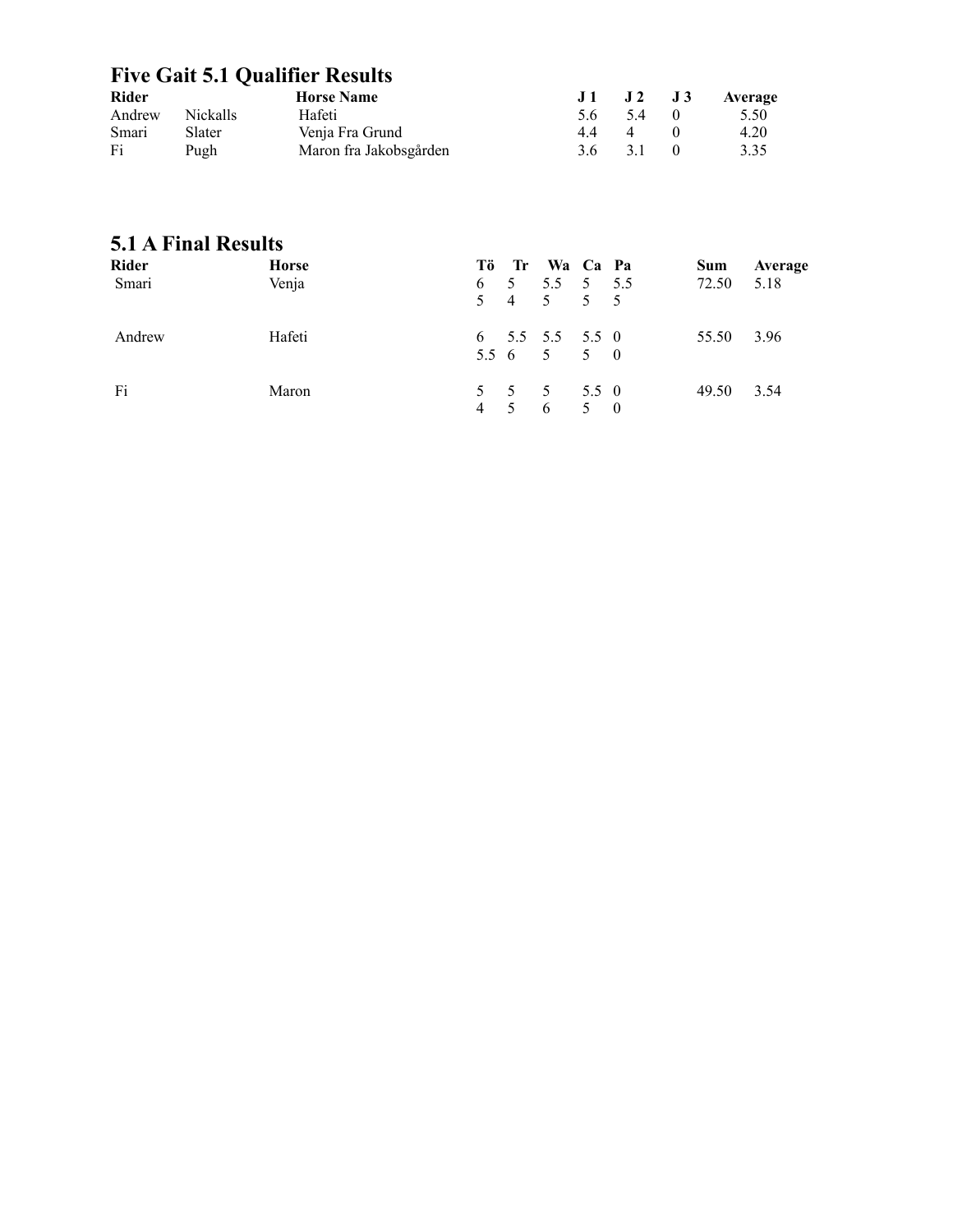#### **Four Gait 4.1 Qualifier Results**

| <b>Rider</b> |                | <b>Horse Name</b>           | J 1 | J <sub>2</sub> | J3  | Average |
|--------------|----------------|-----------------------------|-----|----------------|-----|---------|
| Jemimah      | <b>Adams</b>   | Kraftur                     | 6.3 | 6              | 5.9 | 6.06    |
| Jemimah      | Adams          | Draupnir frá Vallanesi      | 5.7 | 5.6            | 5.4 | 5.56    |
| Freija       | Glansdorp      | Ljóri frá Efri-Rauðalæk     | 5.3 | 5.7            | 5.4 | 5.46    |
| Ellen        | <b>Brimble</b> | Blævar frá Stóru-Asgeirsá   | 5.5 | 5.2            | 5.3 | 5.33    |
| Smari        | Slater         | Dropi from Salisbury        | 5.4 | 5.2            | 5.2 | 5.26    |
| Harriet      | Frame          | Rispa frá Kalfholti         | 4.8 | 5.4            | 5.2 | 5.13    |
| Mandy        | Slater         | Stella                      | 5.6 | 4.7            | 4.6 | 4.96    |
| Roger        | Bax            | Fleygur From Siamber Wen    | 4.8 | 4.6            | 5.4 | 4.93    |
| Nadine       | Kunkhul        | Oðinn Frá Vallanesi         | 4.8 | 4.7            | 4.9 | 4.80    |
| Nadine       | Kunkel         | Sveipur from Ashdown Forest | 4.7 | 4.3            | 4.7 | 4.56    |
| Phillipa     | Pringle        | Stokkull from Sykehouse     | 4   | 4.6            | 5   | 4.53    |

#### **4.1 A Final Results**

| Rider<br>Jenimah | <b>Horse</b><br>Kraftur | WT Tr Wa Ca FT<br>5.5 6.6 5 6.5 7<br>6<br>5.5 6.6 4.5 5.5 5 | $6\quad 4.5\ 6\quad 6$                        |            | Sum<br>86.20 | Average<br>5.75 |
|------------------|-------------------------|-------------------------------------------------------------|-----------------------------------------------|------------|--------------|-----------------|
| Freija           | Ljorri                  | 5<br>5<br>5                                                 | 5.5 6 5.5 6<br>5.5 5 5 5.5<br>5.5 6.5 5.5 5.5 |            | 82.00 5.47   |                 |
| Ellen            | Blaevar                 | 5.5 5.5 5 5.5 5.5<br>5<br>5.5 5.5 5.5 5.5 5.5               | $5 \quad 5$                                   | 6 5.5      | 81.00 5.40   |                 |
| Mandy            | Stella                  | $5.5\;\;5$<br>$5.5\;\;5$<br>$4.5 \t5$                       | 5.5 4.5 5.5<br>$5\quad 5$<br>5.5 2            | 5.5<br>4.5 | 73.50 4.90   |                 |
| Harriet          | Rispa                   | 4.5 5.5 5.5 5.5 4.5<br>4.5 5<br>4                           | 4.5 5.5 4.5<br>5.5 5.5 5.5 2                  |            | 72.00 4.80   |                 |
| Smari            | Dropi                   | 5.5 5<br>5.5 4.5 4.5 4.5 5.5<br>4.5 5                       | $4.5 \t0\t6.5$<br>$5 \t 0 \t 6.5$             |            | 67.00 4.47   |                 |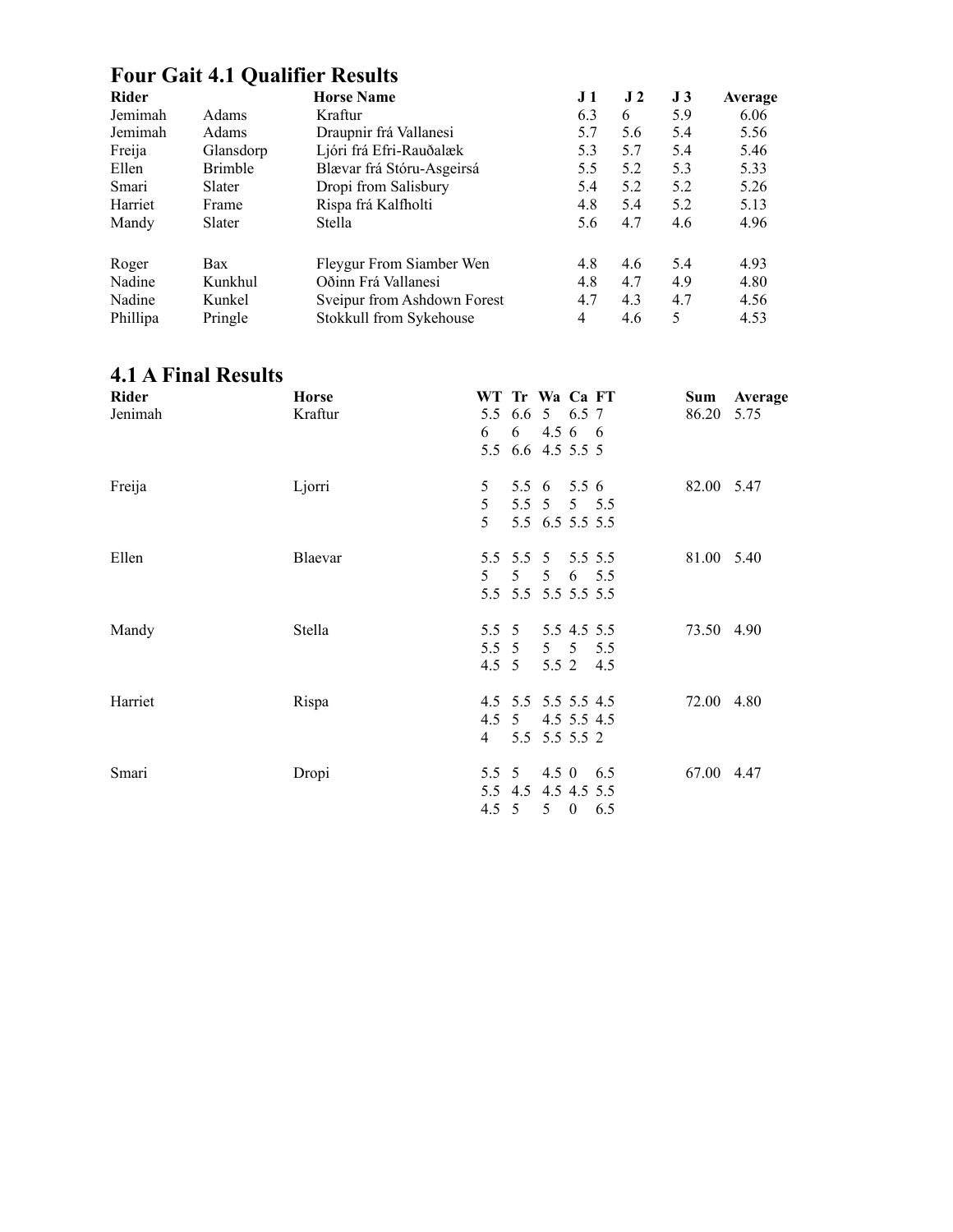# **Beginners Tölt Results**

*12-Sep-15*

| <b>Rider</b> |               | <b>Horse Name</b>    |     | $J1$ $J2$ $J3$ |          | Average |
|--------------|---------------|----------------------|-----|----------------|----------|---------|
| Nicola       | Guenigault    | Lina                 |     | 45             |          | 4.75    |
| Yvonne       | Loher         | Venus vom Schluensee | 4.8 | 45             | $\theta$ | 4.65000 |
| Becca        | <b>Hughes</b> | Svane - HC           | 38  | 35             | $\theta$ | 3.64999 |
| Ruth         | Colwill       | Solvi                |     | 2 X            |          | 2.9     |

# **Beginners Tölt A Final Results**

| Rider        | <b>Horse</b> | S              | E              | Sum        | Average |
|--------------|--------------|----------------|----------------|------------|---------|
| Nicola       | Lina         | 5              | 5.5            | 30.00      | 5.00    |
|              |              | 4.5            | $\overline{5}$ |            |         |
|              |              | 5              | 5              |            |         |
| Yvonne       | Venus        | $4.5 \quad 5$  |                | 27.00 4.50 |         |
|              |              | $\overline{4}$ | 4.5            |            |         |
|              |              | 5              | $\overline{4}$ |            |         |
| Ruth         | Solvi        | $\overline{2}$ | $\mathfrak{Z}$ | 17.00 2.83 |         |
|              |              |                | $3.5$ $3.5$    |            |         |
|              |              | 3              | 2              |            |         |
|              |              |                |                |            |         |
| Becca Hughes | Svane (HC)   |                | $3.5$ $3.5$    | 19.50 3.25 |         |
|              |              | 3              | $\mathfrak{Z}$ |            |         |
|              |              | 3.5            | $\overline{3}$ |            |         |
|              |              |                |                |            |         |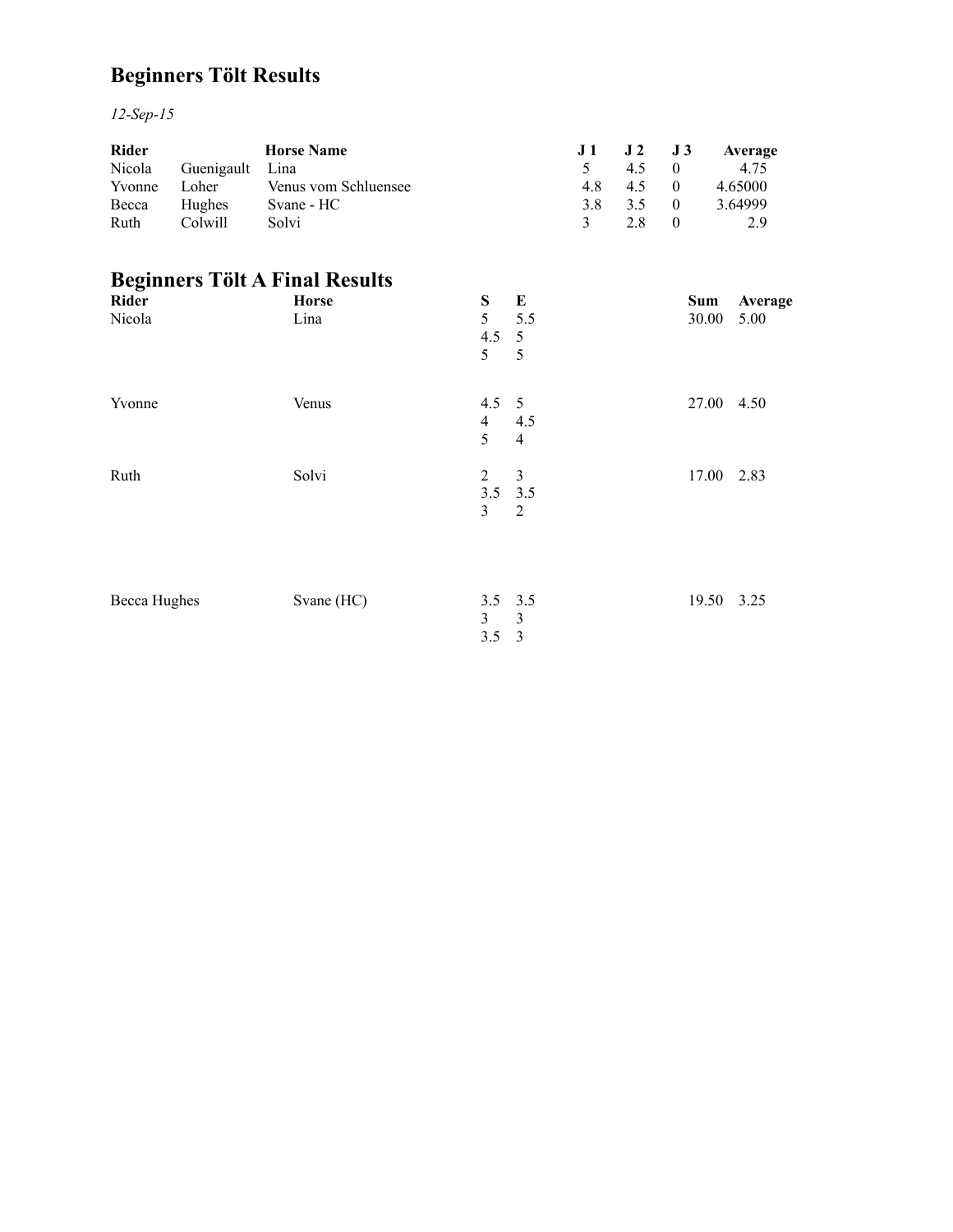# **Intermediate Tölt Qualifier Results**

| <b>Rider</b> |          | <b>Horse Name</b>       | J 1 | J <sub>2</sub> | J <sub>3</sub> | Average |
|--------------|----------|-------------------------|-----|----------------|----------------|---------|
| Maike        | Ahlgrimm | Oskar from Salisbury    |     |                | 5              |         |
| Cornelia     | Miller   | Thra from Salisbury     | 4.3 | 4.3            | 4.3            | 4.30    |
| Torben       | Rees     | Tyr from Solva          | 4.5 | 4.3            | 3.8            | 4.20    |
| Catherine    | Holland  | Svipur from Siamber Wen | 3.8 | $\overline{4}$ | 4.3            | 4.03    |
| Helena       | Levett   | Bruni of Mill Lane      | 4.3 | 3.5            | $\overline{4}$ | 3.93    |
| Phillipa     | Pringle  | Stokkull from Sykehouse | 3.8 | 3              | 5              | 3.93    |
| Jan          | Payne    | Glodis from Solva       | 4   | 3.3            | 3              | 3.43    |
| Kate         | Goldney  | Funi                    | 3.3 | 3.3            | 3.5            | 3.36    |
| Natalie      | Dingle   | Vinur from Bridford     |     | 2.5            | 3.5            | 2.66    |

# **Intermediate Group Tölt Final Results**

| Rider                       | <b>Horse</b>                           | $S_{\text{}}$                                                        | E                                                                       | Sum                                    | Average |
|-----------------------------|----------------------------------------|----------------------------------------------------------------------|-------------------------------------------------------------------------|----------------------------------------|---------|
| Maike                       | Oskar                                  | 5.5                                                                  | 4.5                                                                     | 30.00                                  | 5.00    |
|                             |                                        | 5                                                                    | 4.5                                                                     |                                        |         |
|                             |                                        | 5                                                                    | 5.5                                                                     |                                        |         |
| Cornelia                    | Thra                                   | 5                                                                    | 4.5                                                                     | 26.50 4.42                             |         |
|                             |                                        | 4.5                                                                  | 3.5                                                                     |                                        |         |
|                             |                                        | $\overline{4}$                                                       | 5                                                                       |                                        |         |
| Torben                      |                                        | 5                                                                    | 4                                                                       | 26.00 4.33                             |         |
|                             |                                        |                                                                      |                                                                         |                                        |         |
|                             |                                        | $\overline{4}$                                                       | 4.5                                                                     |                                        |         |
|                             |                                        |                                                                      |                                                                         |                                        |         |
|                             |                                        |                                                                      |                                                                         |                                        |         |
|                             |                                        | 4.5                                                                  | $\overline{3}$                                                          |                                        |         |
|                             |                                        |                                                                      |                                                                         |                                        |         |
|                             |                                        |                                                                      |                                                                         |                                        |         |
|                             |                                        | 4.5                                                                  | $\overline{3}$                                                          |                                        |         |
|                             |                                        |                                                                      |                                                                         |                                        |         |
|                             |                                        |                                                                      |                                                                         |                                        |         |
|                             |                                        | 4.5                                                                  | $\overline{3}$                                                          |                                        |         |
| Kate<br>Catherine<br>Helena | Tyr<br>Funi<br>Sveipur<br><b>Bruni</b> | 4.5<br>5<br>5<br>$4.5 \quad 3$<br>$4.5$ 3.5<br>4.5<br>$\overline{4}$ | $\overline{4}$<br>$\mathfrak{Z}$<br>3.5<br>$\overline{\mathbf{3}}$<br>3 | 24.00 4.00<br>23.00 3.83<br>22.00 3.67 |         |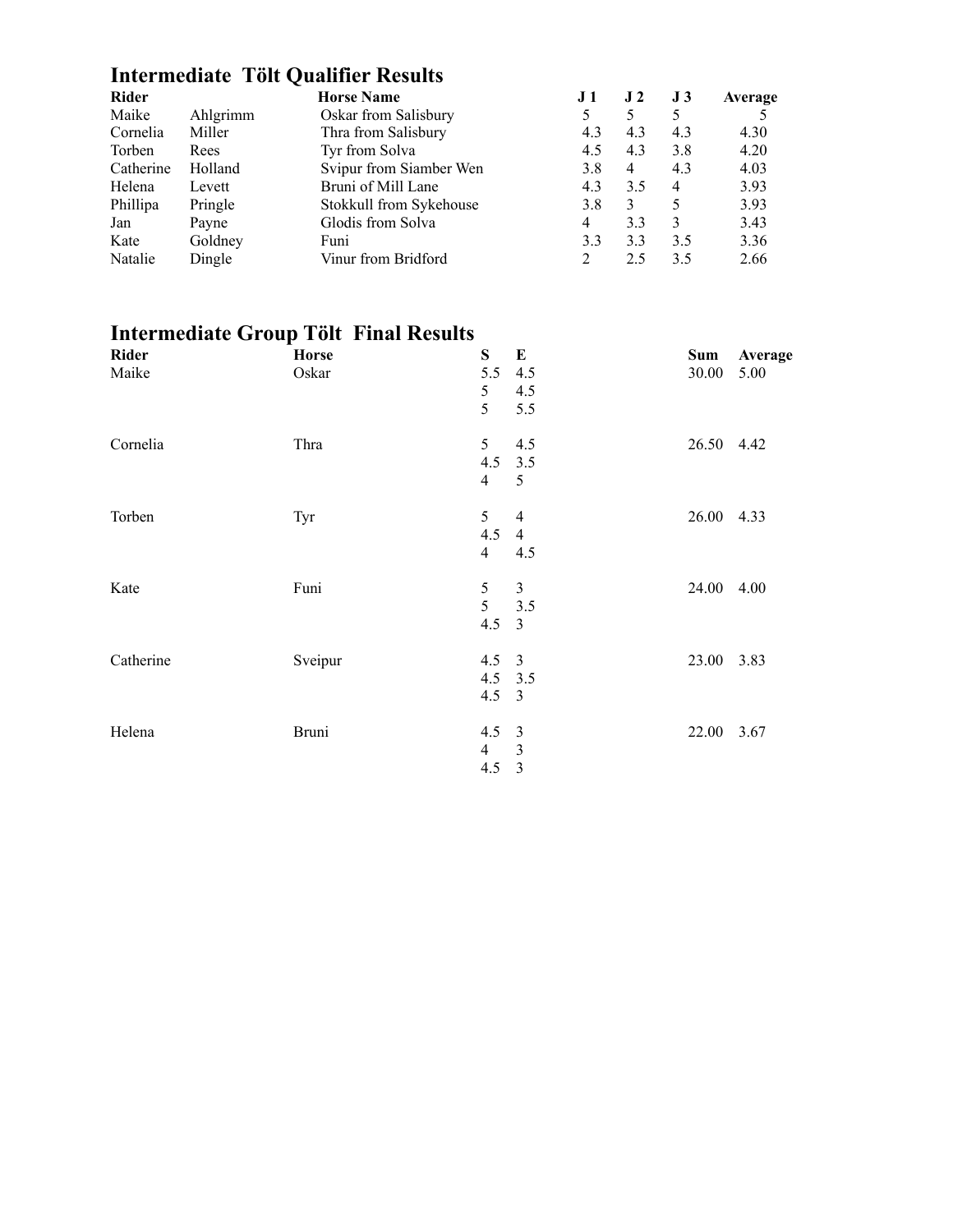# **Tölt T2 Qualifier Results**

| <b>Rider</b> |              | <b>Horse Name</b>               |        | J 1 | J 2 | <b>J</b> 3     | Average |
|--------------|--------------|---------------------------------|--------|-----|-----|----------------|---------|
| Jemimah      | <b>Adams</b> | Draupnir frá Vallanesi          | Single | 6.3 | 5.8 | 6              | 6.03    |
| Smari        | Slater       | Dropi from Salisbury            | Single | 5.9 | 5.8 | 5.6            | 5.76    |
| Freija       | Glansdorp    | Ljóri frá Efri-Rauðalæk         | single | 6   | 5.6 | 5.4            | 5.66    |
| Nadine       | Kunkel       | Sveipur from Ashdown Forest     | Single | 5.3 | 5.8 | 5.2            | 5.43    |
| Celia        |              | Carlyon-Smit Magnus from Costow | Left   | 5.6 |     | 5.6            | 5.40    |
| Nadine       | Kunkhul      | Oðinn Frá Vallanesi             | Single | 5.6 | 4.9 | 5              | 5.10    |
| Elizabeth    | Adams        | Stapi                           | single | 5.3 | 5.2 | $\overline{4}$ | 4.83    |

### **T2 A Final Results**

| <b>Rider</b> | <b>Horse</b> | F<br>S.<br>$\mathbf{L}$ | <b>Sum</b> | Average |
|--------------|--------------|-------------------------|------------|---------|
| Jemimah      | Draupnir     | 6.5 6 6.5               | 72.50      | 6.04    |
|              |              | 5.5 5.5 6               |            |         |
|              |              | 6<br>6<br>- 6           |            |         |
| Freija       | Ljorri       | 5.5 5.5<br>6            | 64.50      | 5.38    |
|              |              | 5<br>5.5 5.5            |            |         |
|              |              | 5.5 5 5                 |            |         |
| Smari        | Dropi        | $6.5 \t6 \t5$           | 64.00      | 5.33    |
|              |              | 6<br>5.5 5.5            |            |         |
|              |              | 5.5 5.5 4               |            |         |
| Nadine       | Odin         | 5.5 6 5.5               | 63.50      | 5.29    |
|              |              | 4.5 5 5                 |            |         |
|              |              | 6<br>$5.5\ 5$           |            |         |
| Celia        | Magnus       | 5.5 4.5<br>5            | 58.50      | 4.88    |
|              |              | 5<br>$5\quad 5$         |            |         |
|              |              | 5.5 5.5 4               |            |         |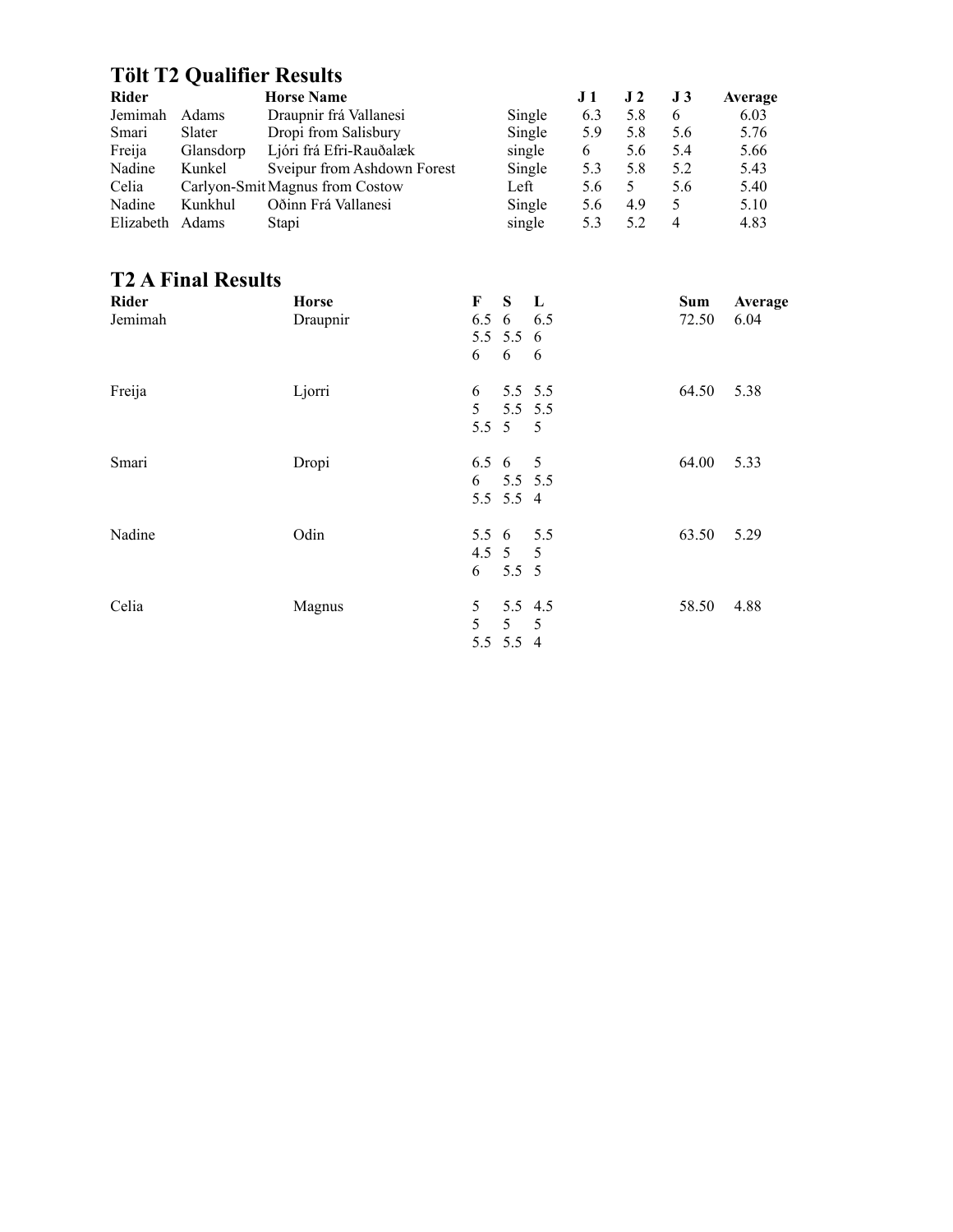### **Tölt T1 Qualifier Results**

| <b>Rider</b> |                 | <b>Horse Name</b>         | J 1 | J <sub>2</sub> | J 3      | Average |
|--------------|-----------------|---------------------------|-----|----------------|----------|---------|
| Jemimah      | <b>Adams</b>    | Kraftur                   | 6.5 | 6.2            | $\theta$ | 6.34    |
| Mandy        | Slater          | Stella                    | 5.5 | 5.3            | $\theta$ | 5.40    |
| Ellen        | <b>Brimble</b>  | Blævar frá Stóru-Asgeirsá | 5.7 |                | $\theta$ | 5.34    |
| Smari        | Slater          | Venja Fra Grund           | 5.3 | 4.8            | $\theta$ | 5.05    |
| Roger        | Bax             | Fleygur From Siamber Wen  |     | 4.8            | $\theta$ | 4.90    |
| Harriet      | Frame           | Rispa frá Kalfholti       | 4.8 |                | $\Omega$ | 4.90    |
| Andrew       | <b>Nickalls</b> | Hafeti                    | 4.8 | 4.5            | $\Omega$ | 4.65    |
| Fi           | Pugh            | Maron fra Jakobsgården    | 4.7 | 4              |          | 4.35    |

#### **T1 A Final Results**

| Rider<br>Jemimah | <b>Horse</b><br>Kraftur | W<br>E<br>$\mathbf F$<br>6.5<br>6<br>7<br>5.5<br>6<br>6<br>5.5<br>6<br>6.5                                | Sum<br>Average<br>55.00<br>6.11 |
|------------------|-------------------------|-----------------------------------------------------------------------------------------------------------|---------------------------------|
| Ellen            | Blaevar                 | 5.5 5.5<br>5.5<br>5 <sup>5</sup><br>5.5<br>5.5<br>$5.5 \t5.5$<br>- 6                                      | 49.50<br>5.50                   |
| Smari            | Venja                   | $5.5\quad 6$<br>5 <sup>5</sup><br>5 <sup>5</sup><br>5.5<br>$5\overline{)}$<br>5.5<br>$5\overline{)}$<br>5 | 47.50<br>5.28                   |
| Roger            | Fleygur                 | 5<br>5.5<br>5.5<br>$\mathfrak{S}$<br>5 <sup>5</sup><br>5.5<br>5<br>5<br>5.5                               | 47.00<br>5.22                   |
| Harriet          | Rispa                   | 5.5<br>5 <sup>1</sup><br>-6<br>$4.5 \t5$<br>5<br>$4.5$ 5.5<br>5.5                                         | 46.50<br>5.17                   |
| Mandy            | Stella                  | 5.5 5.5 4.5<br>5.5 5.5<br>5<br>5<br>5<br>4.5                                                              | 46.00<br>5.11                   |

*1*